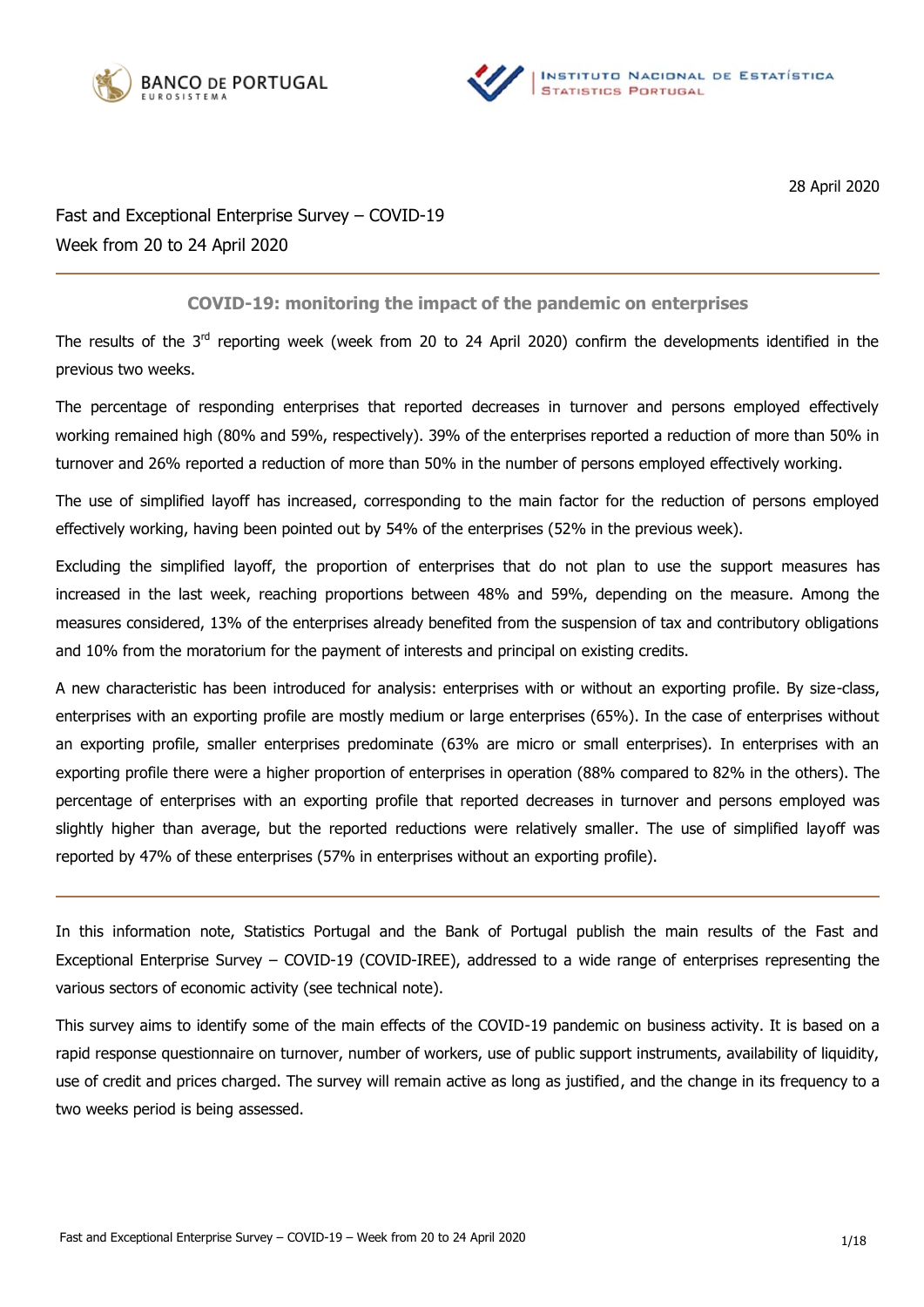



It is important to note that the results of this survey refer **exclusively** to the responding enterprises in each reporting week which still constitute a significant mass of the business sector (about 5.8 thousand in this third week)  $^{1}$ . These enterprises basically correspond to a representative sample underlying the calculation and compilation of the monthly sectoral turnover indices published by Statistics Portugal. For further information, it is recommended to read the technical note.

Statistics Portugal and the Bank of Portugal are grateful for the co-operation of enterprises in this difficult situation that Portugal is now going through.

## **SUMMARY OF RESULTS**

The results of the 3<sup>rd</sup> reporting week (week from 20 to 24 April 2020) indicate that:

- Around 83% of the responding enterprises were still in production or operation, even partially. By economic activity, this percentage continues to be significantly lower in Accommodation and food services (41%). In enterprises with an exporting profile there were a lower proportion of closed enterprises (temporarily and definitely).
- A significant proportion of the responding enterprises reported having adapted their activity due to the pandemic, either by diversifying or modifying production or by changing or strengthening distribution channels (27% and 20%, respectively).
- 80% of the responding enterprises reported that the pandemic led to a decrease in turnover (the same proportion as in the previous week), with a large proportion of enterprises (39%) reducing their turnover by more than 50%, mainly reflecting the absence of orders/clients and mobility restrictions in the context of the state of emergency.
- 59% of enterprises reported reductions in persons employed effectively working, with 26% reporting a reduction of more than 50%. Compared to the previous week, there were a higher proportion of enterprises identifying the simplified layoff as the main factor for the reduction of persons employed (54% compared to 52%).
- The percentage of enterprises with an exporting profile that reported decreases in turnover and persons employed was slightly higher, but the reported reductions were relatively smaller.
- The percentage of enterprises (in operation or temporarily closed) that have already benefited from other measures announced by the Government, in addition to the simplified layoff, increased slightly compared to the previous week, but remained small. The percentage of enterprises planning to benefit has decreased in the last week, while the proportion of enterprises that still do not plan the use of support measures has increased, reaching proportions between 48% and 59%, depending on the measure.

<sup>&</sup>lt;sup>1</sup>Number of valid responses until the end of 24 April, corresponding to a response rate of 65.6%, similar to last week's response rate. The results of the previous week have been slightly revised by the inclusion of a hundred responses that were submitted during the past Saturday and Sunday.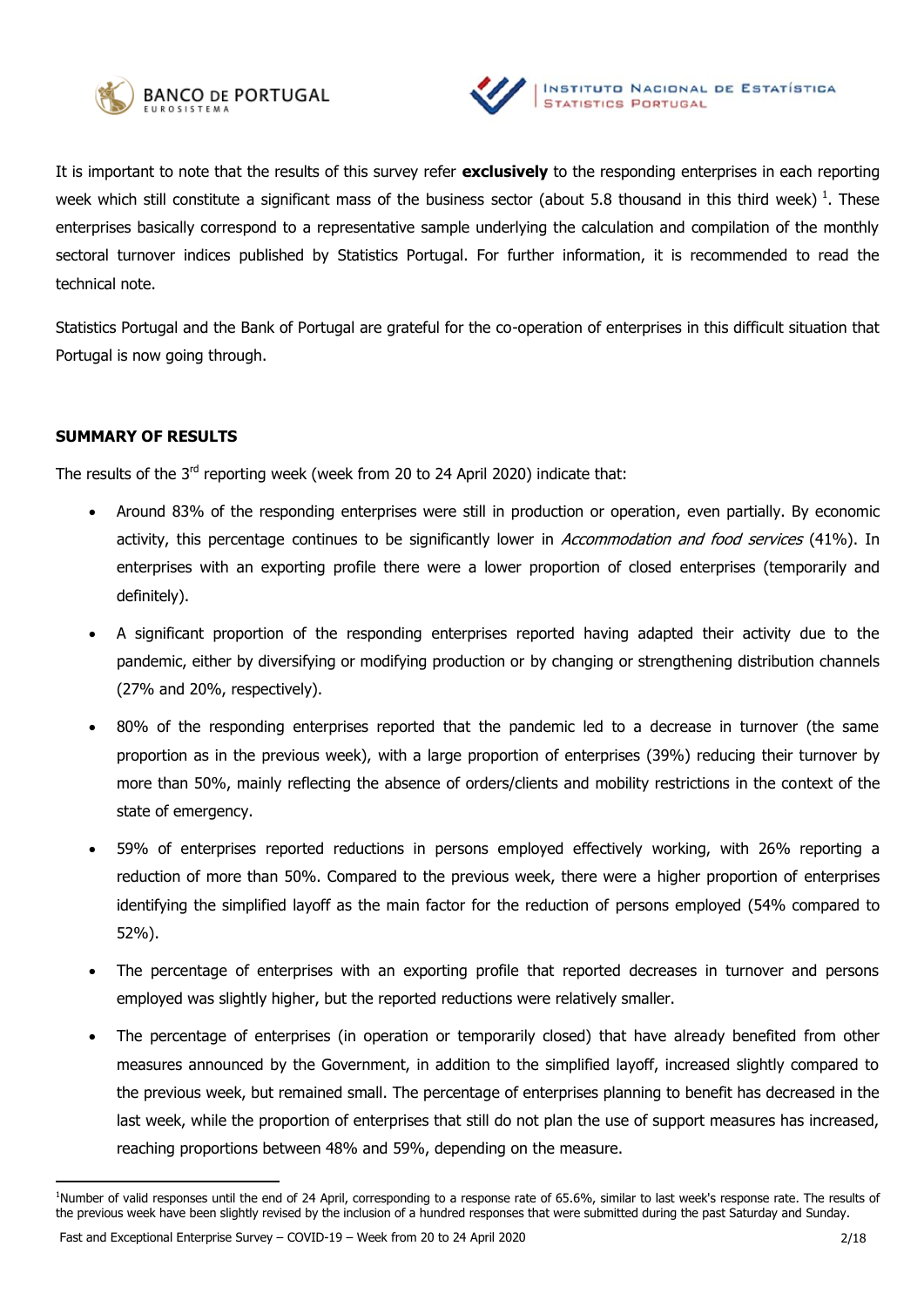



 Around 12% of the enterprises used additional credit in the previous week, this percentage being higher in enterprises with an exporting profile (15% compared with 11% in the others). Most of the new loans continued to be taken out on similar terms as before.

## **Situation of the enterprises in the week from 20 to 24 April 2020**

## **83% of the responding enterprises remained in operation, even partially**

- 83% of the enterprises remained in production or operation, even partially. Around 16% of the enterprises were temporarily closed, while 1% had been definitely closed.
- The percentage of enterprises with an exporting profile that remained in operation was 88% (82% for nonexporting enterprises).
- The percentage of closed enterprises (temporarily and definitely) is higher in the Accommodation and food services sector. In the Transportation and storage sector the percentage of enterprises temporarily closed increased in the last week (from 10% to 14%).
- The restrictions in the context of the state of emergency and the absence of orders/clients remained the reasons mentioned as having the most impact for the definitive closure of the enterprises.



#### **Figure 1 • Situation of the enterprises, as a % of the total number of enterprises**



## **Total responding enterprises Exporting profile**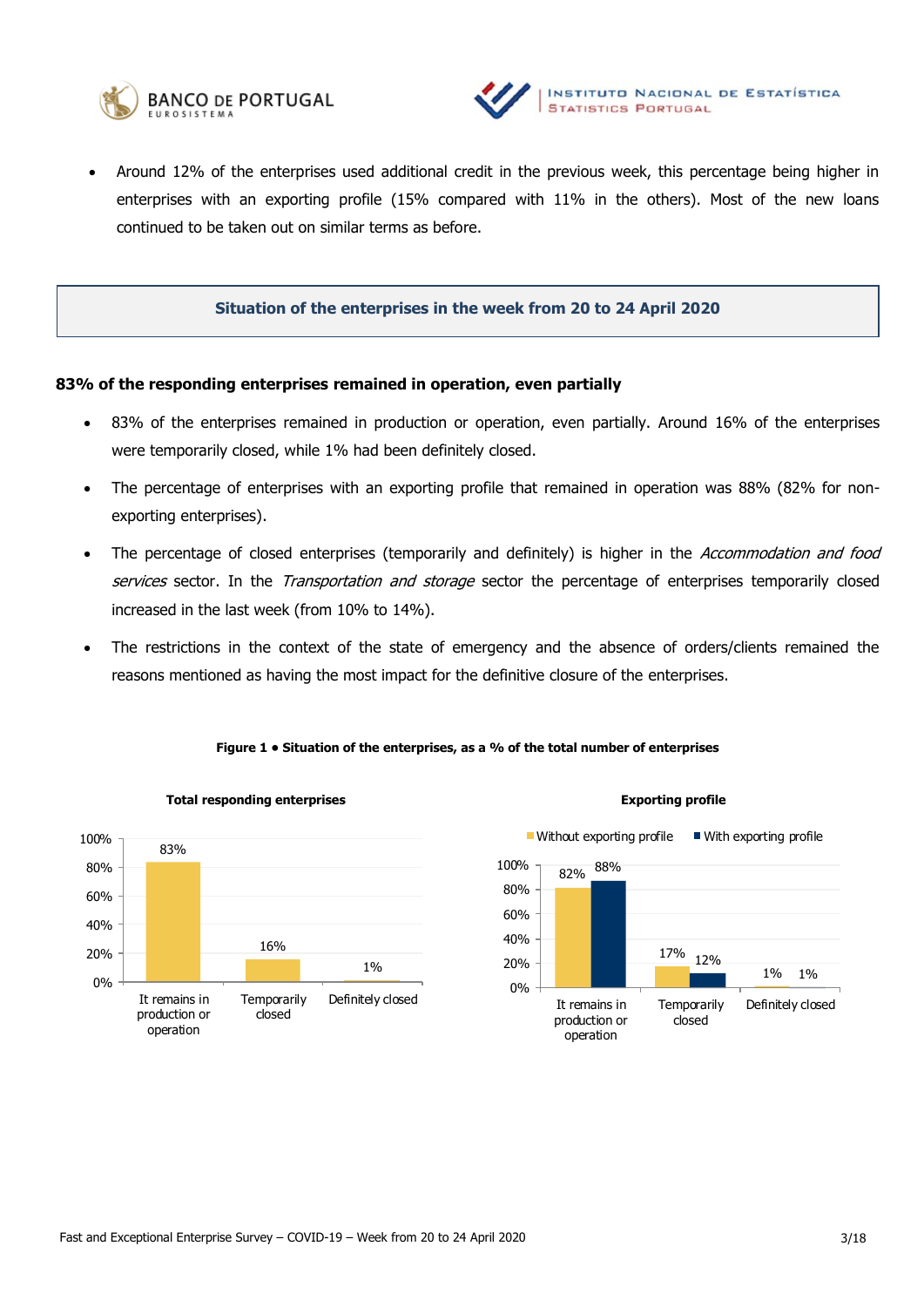





#### **Economic activity**

**Source:** Statistics Portugal and Bank of Portugal, COVID-IREE

## **Adaptation of enterprise activity due to the pandemic in the week from 20 to 24 April 2020**

## **A significant proportion of enterprises reported an adaptation of activity due to the pandemic**

- 27% of the enterprises diversified or changed their production and 20% changed or strengthened their distribution channels, either totally or partially, as a result of the pandemic.
- There are no significant differences in the responses by enterprise size-class. By exporting profile, mention should be made on the lower percentage of exporting enterprises that changed or strengthened distribution channels.
- By economic activity, the percentage of enterprises in the *Information and communication* sector that have diversified or modified their activity stands out.

**Figure 2 • Adaptation of enterprise activity in the week due to the pandemic, as a % of the total number of enterprises in operation or temporarily closed**



**Source:** Statistics Portugal and Bank of Portugal, COVID-IREE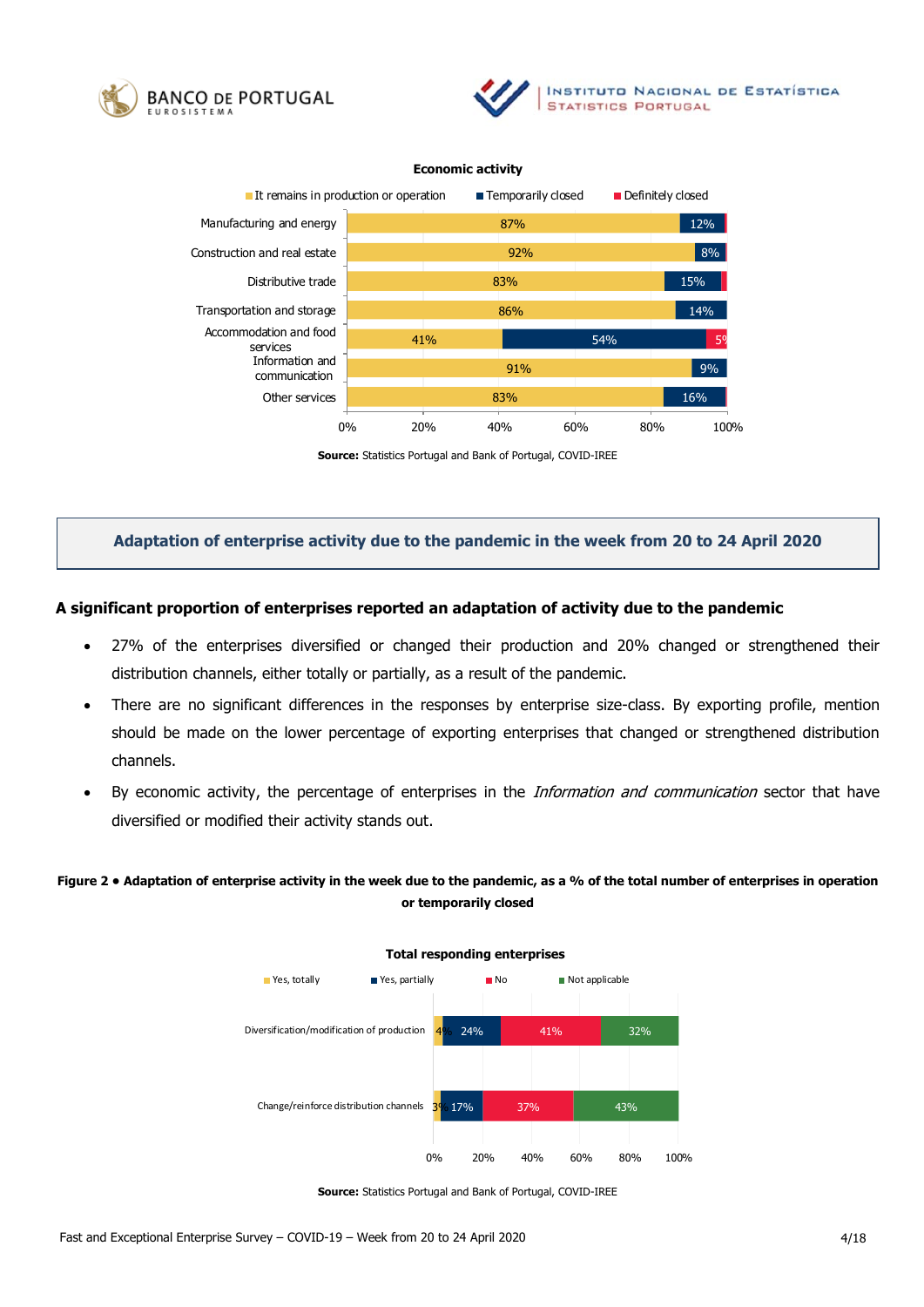



## **Impact of the COVID-19 pandemic on turnover in the week from 20 to 24 April 2020**

### **80% of the enterprises continued to register a decrease in turnover due to the pandemic**

- Regarding the expected situation without pandemic, 80% of the enterprises in operation or temporarily closed reported a negative impact on turnover and 4% a positive impact, similar to the previous week.
- The percentage of enterprises with an exporting profile reporting a reduction in turnover was slightly higher than the other enterprises (81% and 80%, respectively).
- By enterprise size-class and economic activity, proportions similar to those of the previous week were recorded, with the Accommodation and food services sector continuing to stand out, with 96% of enterprises in this sector reporting reductions in turnover.

## **Figure 3 • Impact of the COVID-19 pandemic on turnover, as a % of the total number of enterprises in operation or temporarily closed**



**Source:** Statistics Portugal and Bank of Portugal, COVID-IREE

### **39% of the enterprises once again reported a reduction of more than 50% in turnover**

- 39% of the enterprises reported a reduction of more than 50% in turnover during the week from 20 to 24 April. 34% of enterprises reported reductions in turnover of between 10% and 50%.
- Temporarily closed enterprises mostly report reductions of more than 75%.
- The percentage of enterprises that reported reductions of more than 75% in turnover continued to be higher among micro enterprises and in the Accommodation and food services sector. This percentage was slightly lower than the total in enterprises with an exporting profile.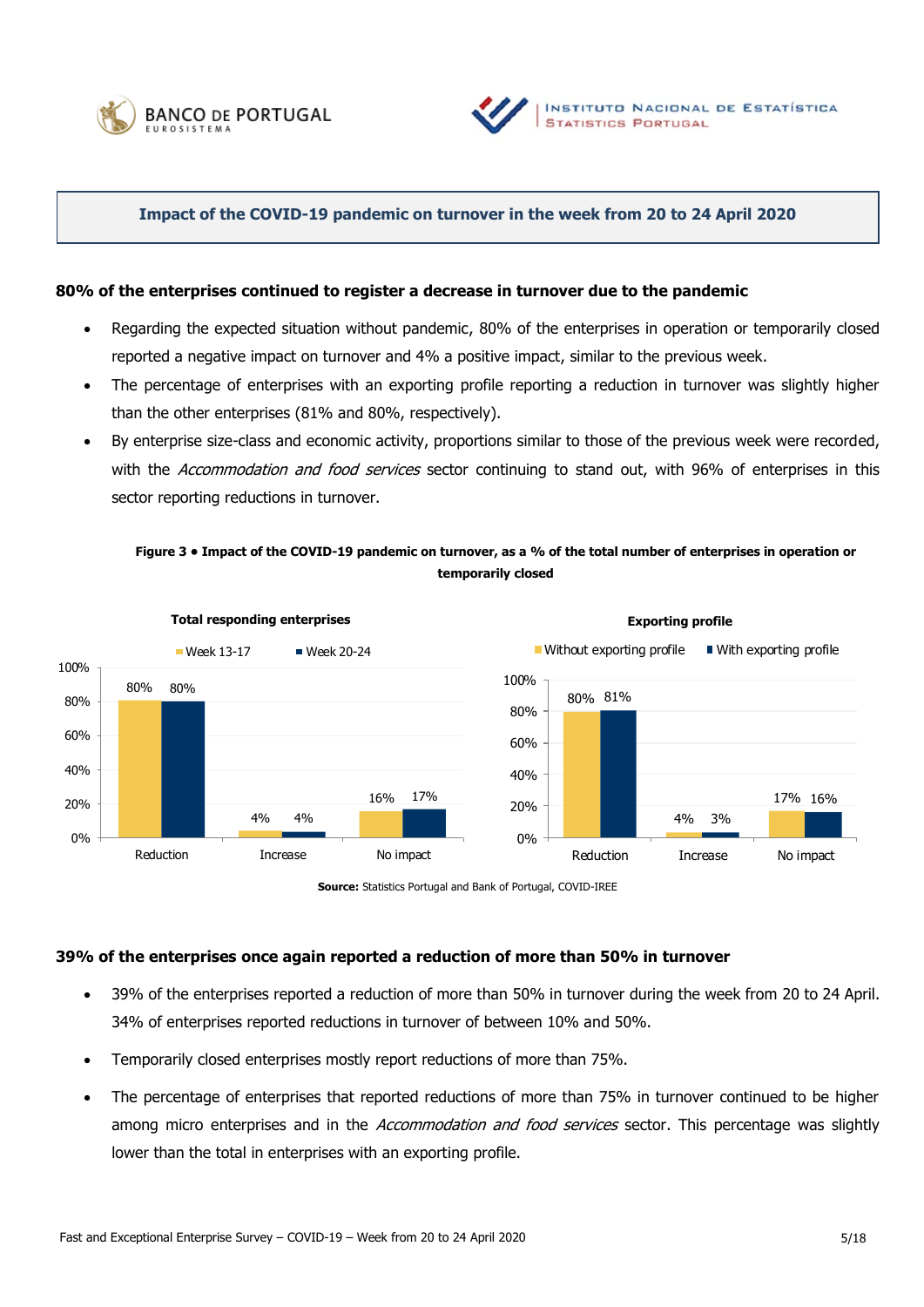



## **Figure 4 • Quantification of the impact of the COVID-19 pandemic on turnover, as a % of total number of enterprises in operation or temporarily closed**



**Total responding enterprises**

**Source:** Statistics Portugal and Bank of Portugal, COVID-IREE

## **The absence of orders/clients remained the reason with the greatest impact for the reduction in turnover**

- The absence of orders/clients and restrictions in the context of the state of emergency continued to be frequently referred to as factors having a major impact on reducing turnover.
- By size-class, the percentage of micro enterprises that reported these factors as having a large impact on the reduction of turnover was slightly higher than the others.
- Compared to the total, enterprises with an exporting profile reported fewer the restrictions in the context of the state of emergency (65%, compared to 83% for non-exporters) and more the problems in the supply chain (45%, compared to 37%).
- By economic activity, the percentage of enterprises that reported the absence of orders/clients continued to exceed 90% in Accommodation and food services and in Transportation and storage.

**Figure 5 • Reasons for reducing the turnover of the enterprises, as a % of total number of enterprises that reported a reduction** 



#### **Total responding enterprises**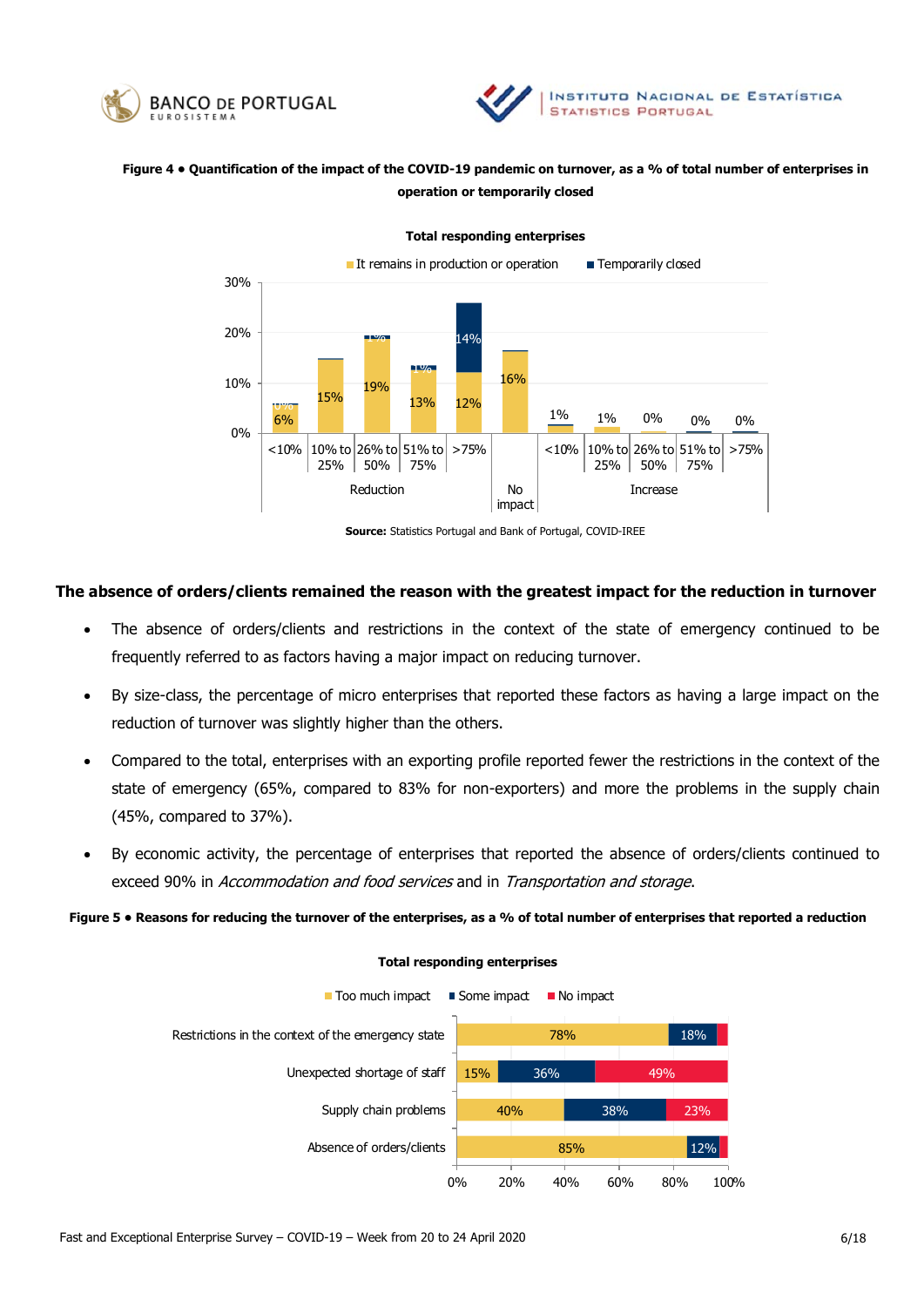



#### **Exporting profile**





## **Impact of the COVID-19 pandemic on persons employed during the week from 20 to 24 April 2020**

## **59% of the enterprises reported reductions in persons employed effectively working**

- As a result of the pandemic, 59% of the enterprises reported a reduction in persons employed effectively working, while 40% continued to report no impact.
- The percentage of enterprises with an exporting profile that reported reductions in persons employed effectively working was 62% (58% in the case of non-exporting enterprises).
- The proportion of enterprises reporting a reduction increases with the size-class of the enterprise and, by economic activity, the highest percentage of enterprises with reductions in persons employed continued to occur in Accommodation and food services.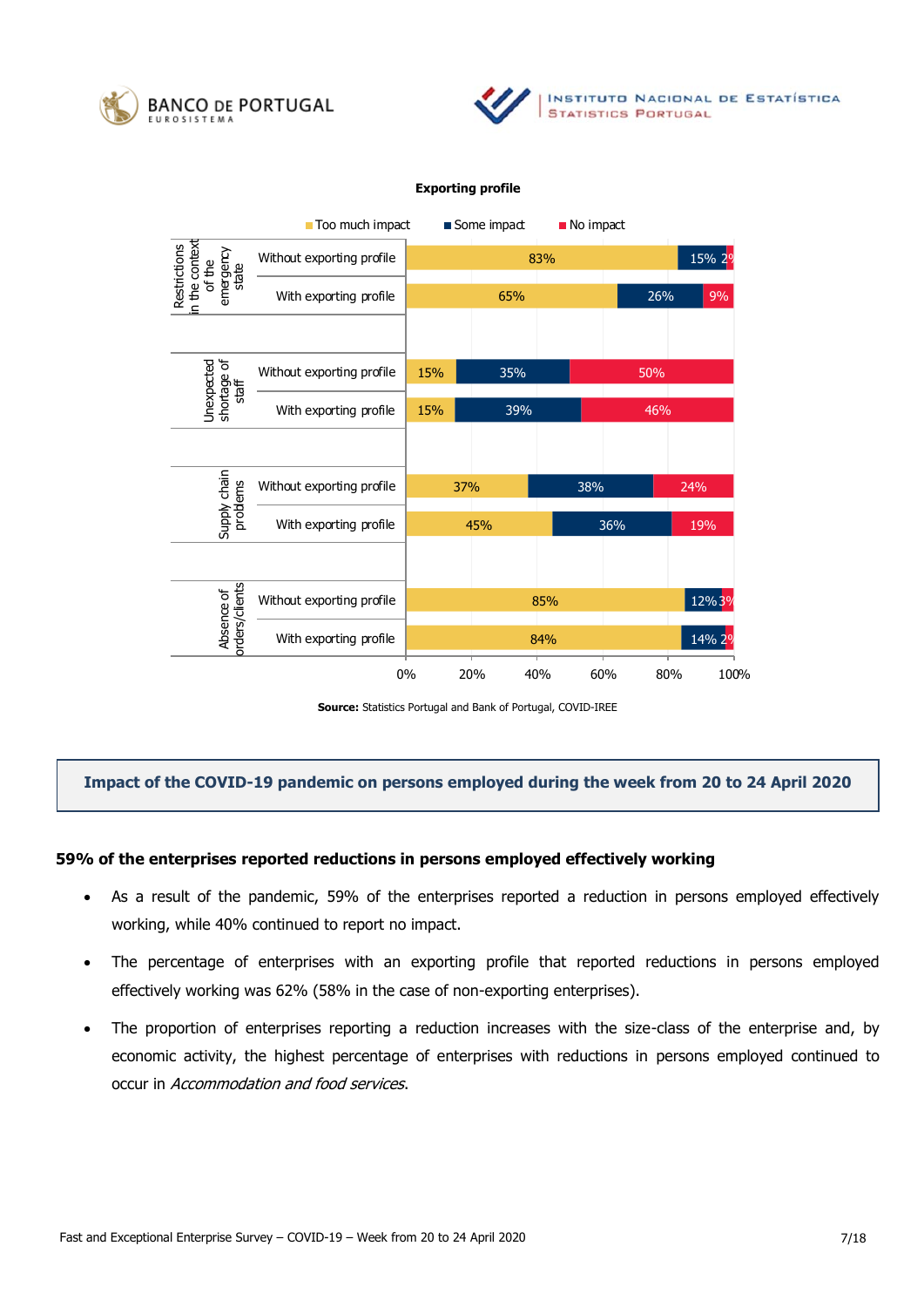



## **Figure 6 • Impact of the COVID-19 pandemic on persons employed effectively working, as a % of the total number of enterprises in operation or temporarily closed**



**Source:** Statistics Portugal and Bank of Portugal, COVID-IREE

## **26% of the enterprises reported a reduction of more than 50% in the number of persons employed effectively working**

- Considering the expected situation without pandemic, 26% of the enterprises reported a reduction of more than 50% in the number of persons employed effectively working and 21% reported reductions of between 10% and 50%. The temporarily closed enterprises mostly reported reductions in persons employed effectively working above 75%.
- Reductions of more than 75% in persons employed continued to be reported more frequently by micro enterprises and in the Accommodation and food services sector. Exporting enterprises reported more frequently reductions of smaller magnitude.

## **Figure 7 • Quantification of the impact of the COVID-19 pandemic on persons employed effectively working, as a % of total number of enterprises in operation or temporarily closed**



#### **Total responding enterprises**

**Source:** Statistics Portugal and Bank of Portugal, COVID-IREE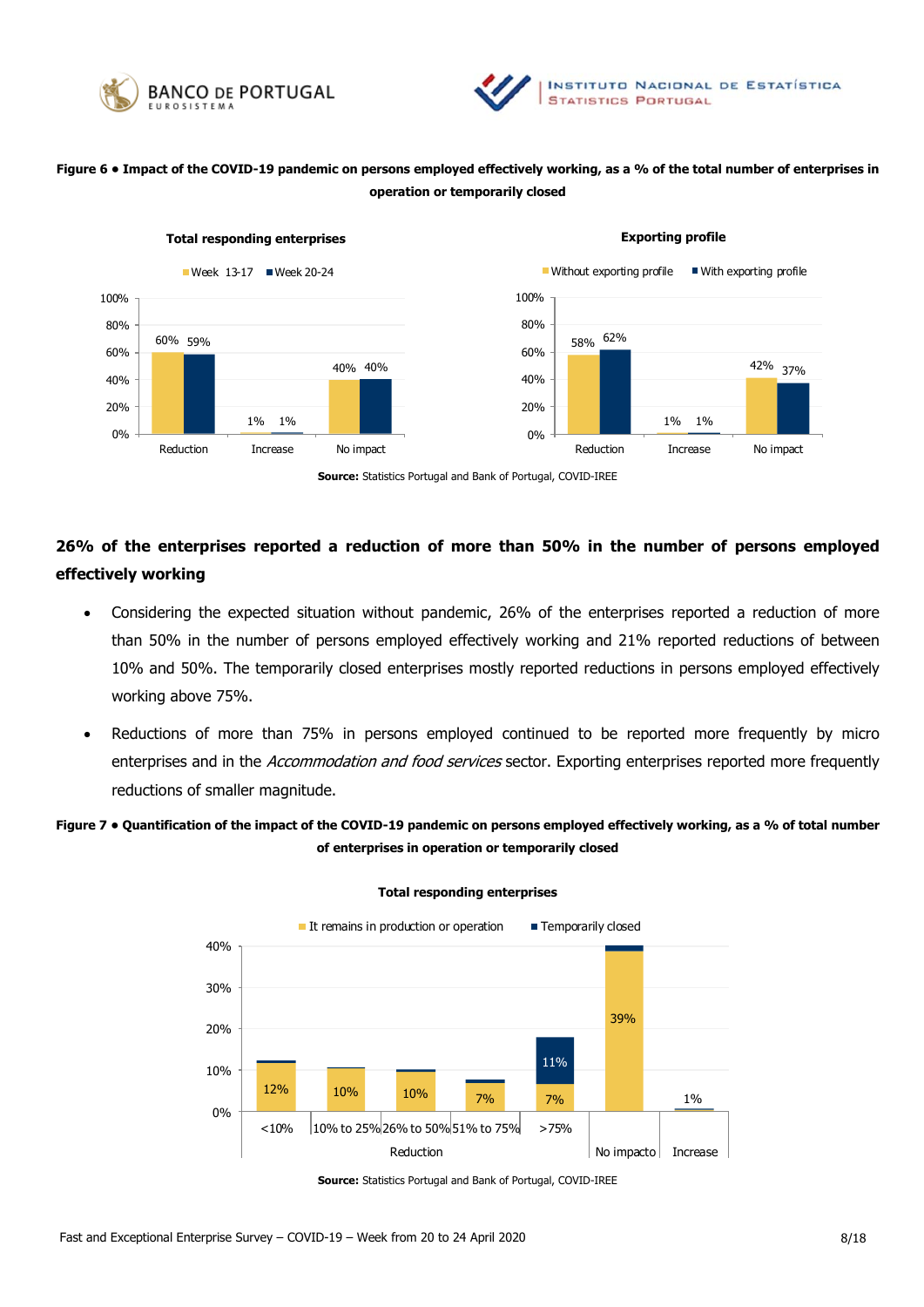



## **Simplified layoff remained the most relevant situation for the reduction of the persons employed effectively working**

- The most relevant situation for the reduction of persons employed effectively working remained the simplified layoff, noted by 54% of enterprises (52% in the previous week), followed by the absences due to the state of emergency, because of illness or to support the family, reported by 29% of enterprises.
- By size-class, this proportion remained higher in micro enterprises and, by economic activity, in Accommodation and food services.
- Regarding the exporting profile, it was the non-exporting enterprises that made the most use of the simplified layoff.

## **Figure 8 • Most relevant situation for the reduction of persons employed effectively working, as a % of the total number of enterprises reporting a reduction in the persons employed effectively working**



#### **Total responding enterprises**

**Source:** Statistics Portugal and Bank of Portugal, COVID-IREE

# **Enterprises that have benefited or intend to benefit from the measures presented by the Government due to the COVID-19 pandemic in the week from 20 to 24 April 2020**

## **13% of the responding enterprises have already benefited from the suspension of tax and contributory obligations**

 The percentage of enterprises in operation or temporarily closed that already benefited from the measures announced by the Government due to the pandemic increased slightly compared to the previous week, but remained small. The percentage of enterprises planning to benefit has decreased in the last week.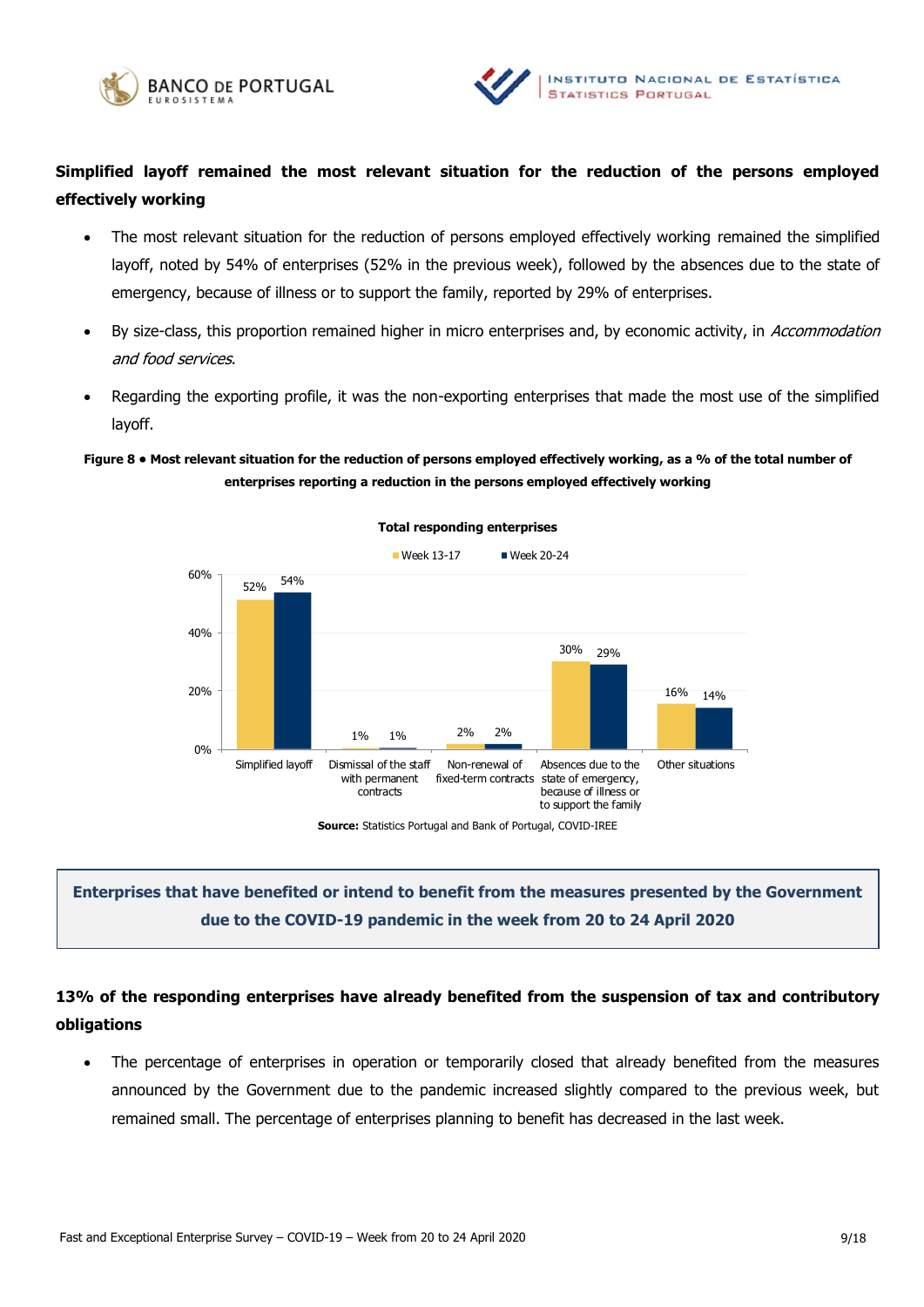



- Among the measures considered in this question, 13% of the enterprises have already benefited from the suspension of tax and contributory obligations and 10% of the moratorium for the payment of interests and principal on existing credits.
- Excluding the simplified layoff, the proportion of enterprises that continued to not pretend to benefit from support measures increased, reaching proportions between 48% and 59%, depending on the measure.
- The Accommodation and food services sector continued to register higher proportions of enterprises that have already benefited or intend to benefit from the support measures.
- Enterprises with an exporting profile refer in a greater proportion to the use (carried out or prospective) of the moratorium for the payment of interests and principal on existing credits (40%) and access to new low-interest loans or State guarantees (47%).

## **Figure 9 • Use of the measures presented by the Government due to the COVID-19 pandemic, as a % of total number of enterprises in operation or temporarily closed**



#### **Total responding enterprises**



**Source:** Statistics Portugal and Bank of Portugal, COVID-IREE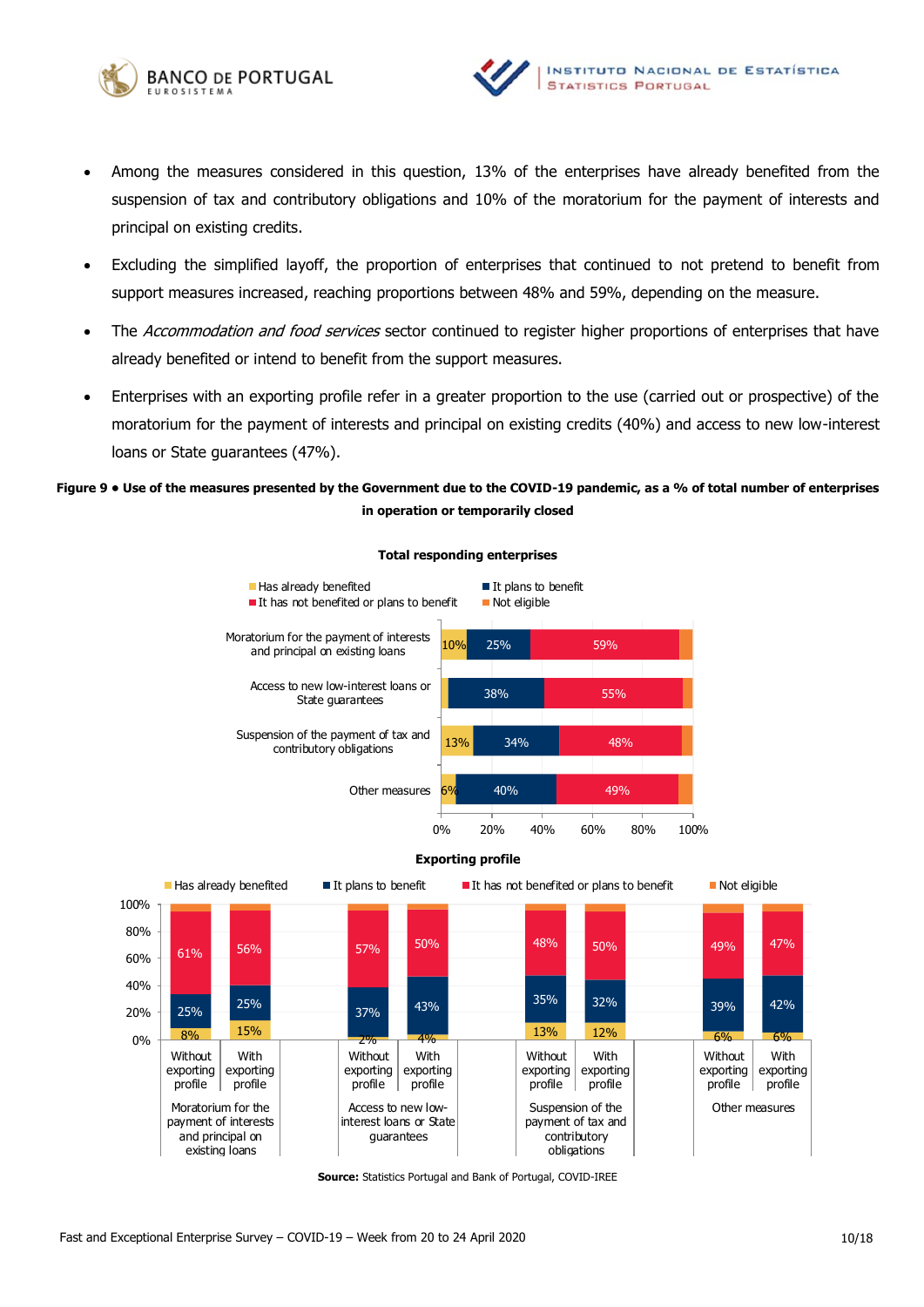



## **Access to credit for enterprises in the week from 20 to 24 April 2020**

## **Around 12% of the enterprises in operation or temporarily closed increased their use of credit in the previous week**

- Around 12% of the enterprises resorted to additional credit in the previous week.
- The percentage of enterprises with an exporting profile that resorted to additional credit was higher than the other enterprises (15% and 11%, respectively).
- The percentage of enterprises using additional credit is higher the larger the size-class of the enterprise.
- The Accommodation and food services sector stands out for the higher percentage of enterprises that used additional credit (23%).

## **Figure 10 • Recourse to additional credit in the previous week, as a % of total number of enterprises in operation or temporarily**



**Source:** Statistics Portugal and Bank of Portugal, COVID-IREE

## **Most of the new credits were on similar terms to those previously applied**

- Among the enterprises that increased their use of credit, 83% reported an increase in financing from financial institutions and 51% reported an increase in supplier credit. In most cases, the new credits presented conditions similar to those previously applied.
- Among the group of enterprises that did not increase the use of credit, the majority continued to mention that they did not use additional credit because they did not intend to. The reasons underlying the lack of recourse to additional credit are similar in terms of exporting profile, enterprise size-class and economic activity.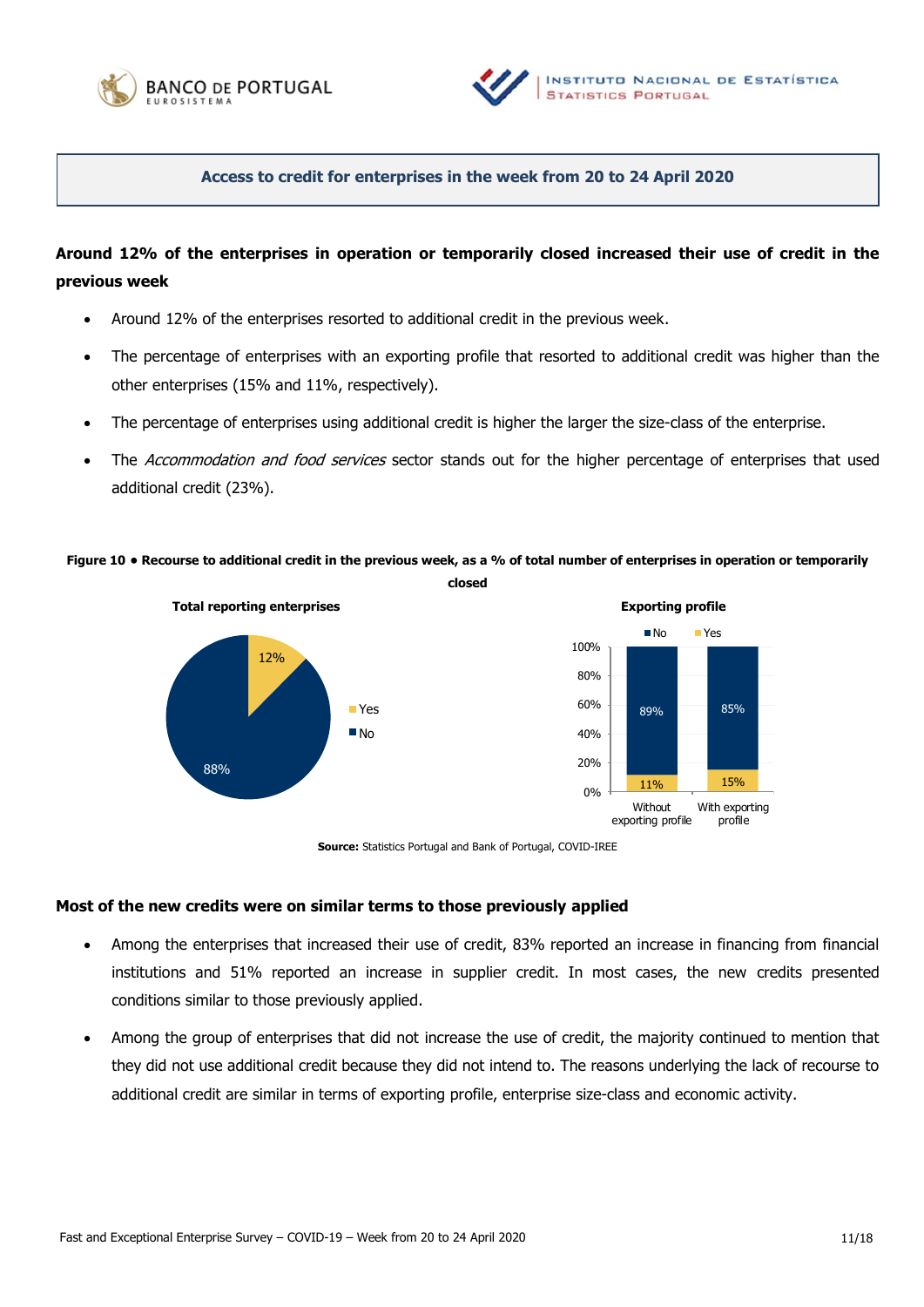



## **Figure 11 • Additional credit conditions in the previous week by credit type, as a % of the total number of enterprises using additional credit**



#### **Total reporting enterprises**

**Source:** Statistics Portugal and Bank of Portugal, COVID-IREE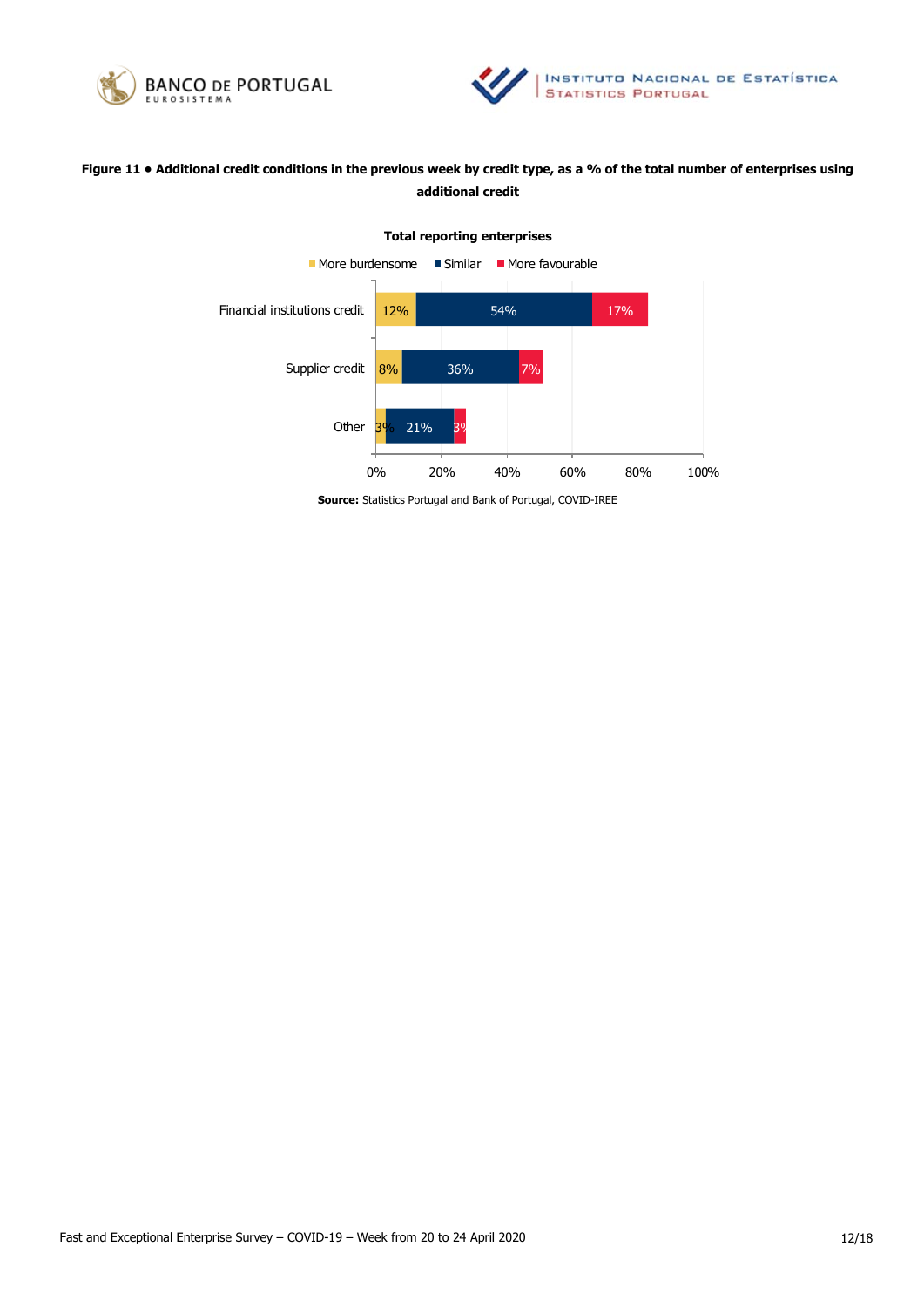



### **Main results in the week from 20 to 24 April 2020**

#### **Figure 12 • Main results in the week from 20 to 24 April 2020**

**Total reporting enterprises and Economic activity**



· 89% in Accommodation and food services  $\bullet$  45% in Information and · 36% in Construction and

real estate

#### **Exporting profile**

and food services

communication

and food services

· 73% in Construction and

real estate



**Source:** Statistics Portugal and Bank of Portugal, COVID-IREE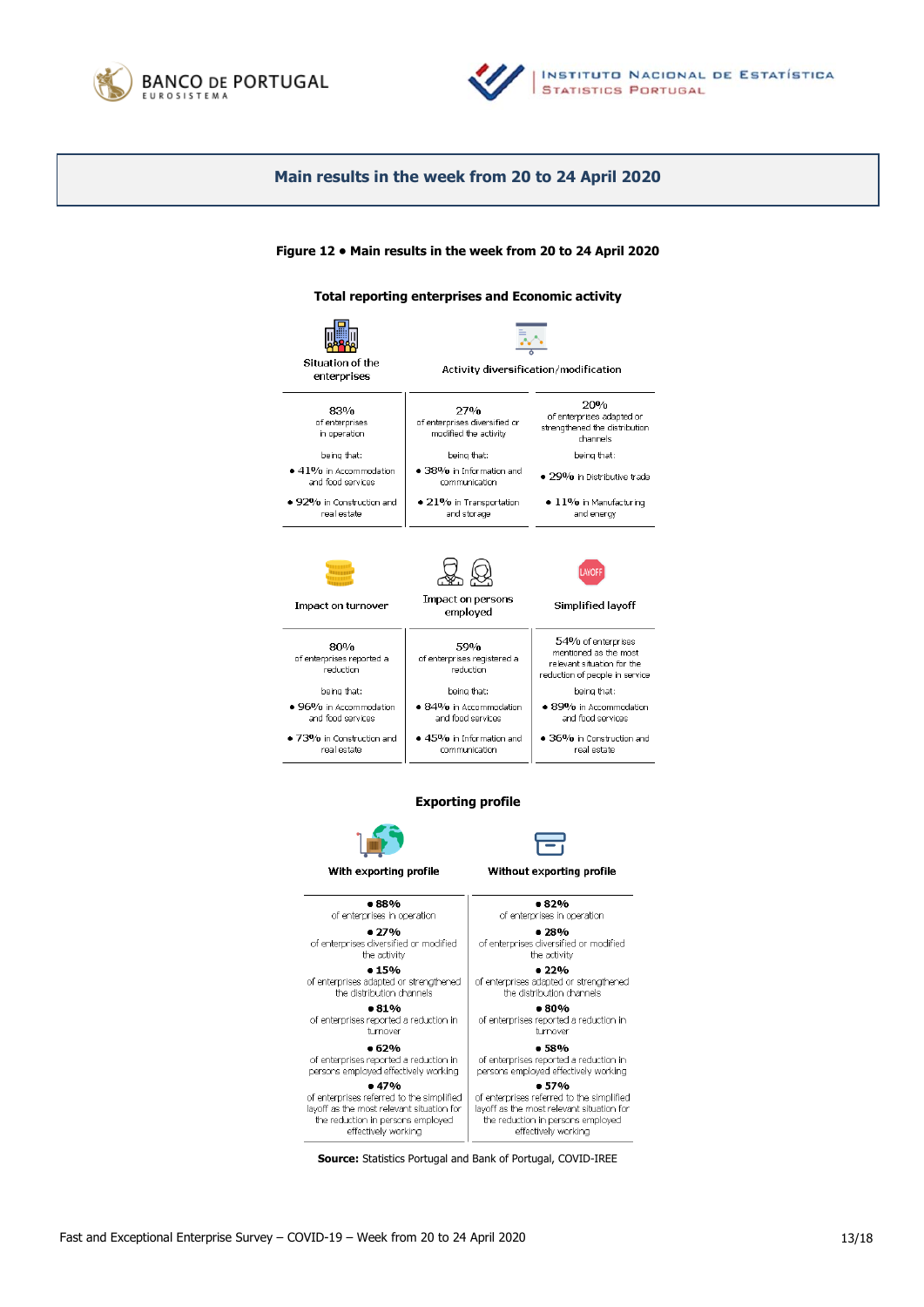



## **Technical note**

The statistical data disclosed in this information note correspond to those collected by the Fast and Exceptional Enterprise Survey – COVID-19 (COVID-IREE), in the week from 20 to 24 April 2020. The survey was addressed to a broad range of micro, small, medium and large enterprises representative of the various sectors of economic activity, the sample being 8,883 enterprises. A total of 5,830 valid replies were obtained, representing an overall response rate of 65.6%. The respondent enterprises represent 70.5% of the persons employed and 80.4% of the turnover of the sample.

The following graph shows the distribution between responding and non-responding enterprises, in terms of the number of enterprises, persons employed and turnover, as a % of total enterprises in the sample, by economic activity:

#### **Figure 13 • Structure of the number of enterprises, persons employed and turnover, as a % of total number of responding and nonresponding enterprises by economic activity**



**Source:** Statistics Portugal and Bank of Portugal, COVID-IREE

Applying a simple Probit model to assess the probability of response to the survey, a lower probability of response of micro and small enterprises was observed, and the possible bias resulting from this should be considered in the analysis. However, there was no evidence of bias associated with the sector of economic activity of the enterprise.

The results of this survey are always indicated as referring to the responding enterprises in each week of survey and no extrapolation of the results to the universe of firms is made (see methodological documentation associated with the new Fast and Exceptional Enterprise Survey (COVID-IREE) available at:

#### <http://smi.ine.pt/DocumentacaoMetodologica/Detalhes/1593>

The sample of this survey basically corresponds to the integration of the samples underlying the monthly industry, construction, distributive trade and services turnover surveys, plus about three hundred enterprises, aiming at completing the sectors of activity represented. The context information of this sample has as reference the Integrated Business Accounts System (IBAS 2018). The following figure presents, by economic activity, the structures of the number of enterprises, persons employed and turnover in the COVID-IREE sample and in the universe of firms - IBAS 2018.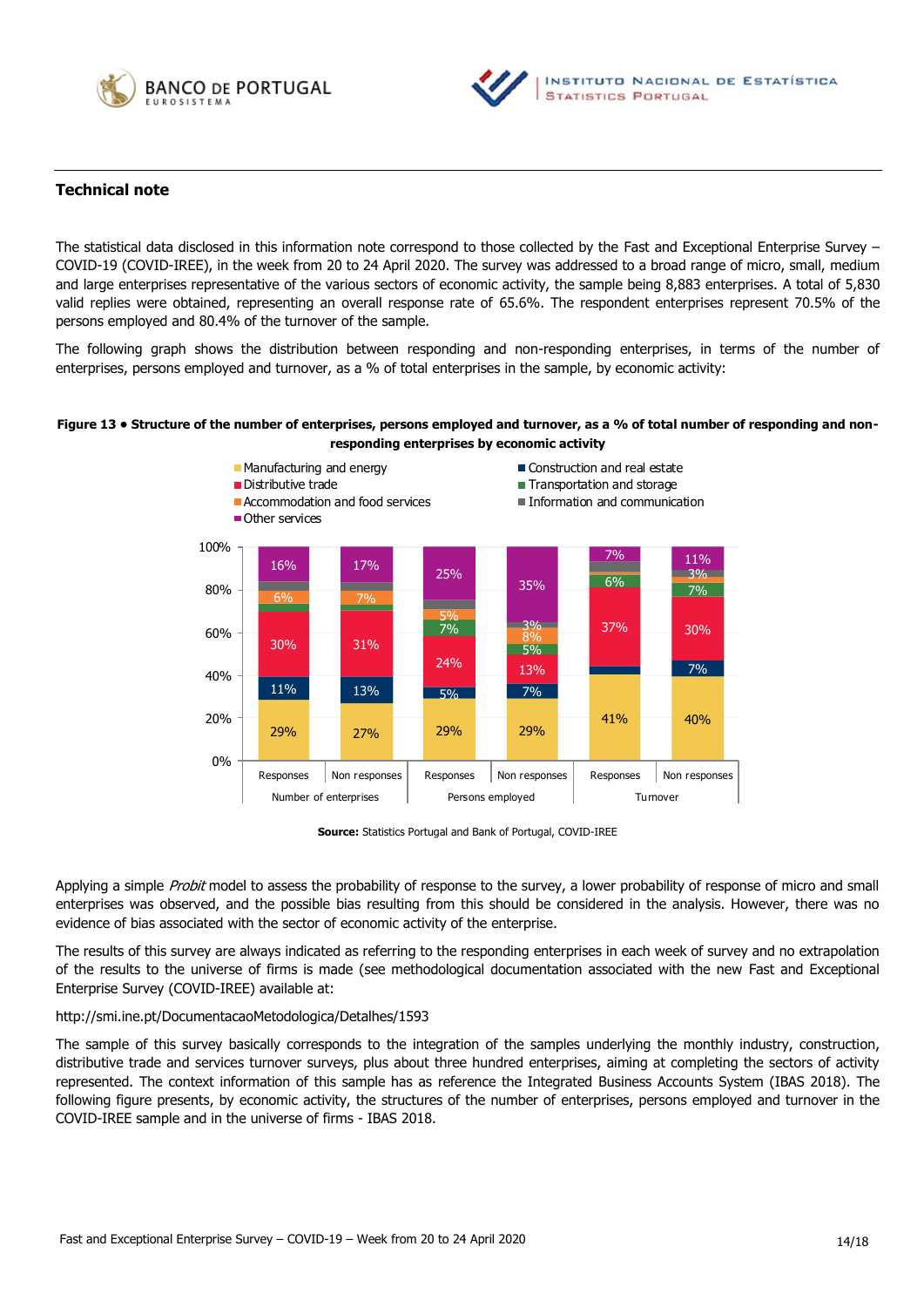



#### **Figure 14 • Structure of the number of enterprises, persons employed and turnover, of the universe of enterprises (IBAS 2018) and the sample of the Fast and Exceptional Enterprise Survey**



**Source:** Statistics Portugal, IBAS 2018 and Statistics Portugal and Bank of Portugal, COVID-IREE

This survey is conducted weekly in order to obtain urgent information on the consequences of the current pandemic (COVID-19) on business activity.

The collection of information starts on Monday and finishes at the end of Friday. The data for each week of enquiry may be revised in the following week by incorporating any replies received during the weekend.

The frequency of the survey and the starting and finishing dates of data collection are indicative and may be revised if circumstances can justify it.

In this information note were considered:

- A) 4 enterprise size-classes: Micro enterprise (number of persons employed < 10 and turnover ≤ EUR 2 million); Small enterprise (number of persons employed < 50, turnover ≤ EUR 10 million and not classified as micro enterprise); Medium enterprise (number of persons employed < 250, turnover ≤ EUR 50 million and not classified as micro or small enterprise); and Large enterprise (number of persons employed  $\geq$  250 or turnover > EUR 50 million)
- B) 7 groups of economic activities: Manufacturing and energy (sections B to E from CAE Rev.3), Construction and real estate (sections F and L from CAE Rev.3), Distributive trade (sections G from CAE Rev.3), Transportation and storage (sections H from CAE Rev.3), Accommodation and food services (section I from CAE Rev.3), Information and communication (section J from CAE Rev.3), and Other services (section M to S from CAE Rev.3, except section O). This classification is based on the A10 nomenclature of the European System of Accounts (ESA2010).

Also in this information note were considered as enterprises with an exporting profile, those that export goods and services and that meet the following criteria: (i) enterprises where at least 50% of the turnover comes from exports of goods and services, or; (ii) enterprises where at least 10% of the turnover comes from exports of goods and services and the value of exports of goods and services exceeds 150 thousand euros. Enterprises that did not meet these criteria were classified as not having an exporting profile.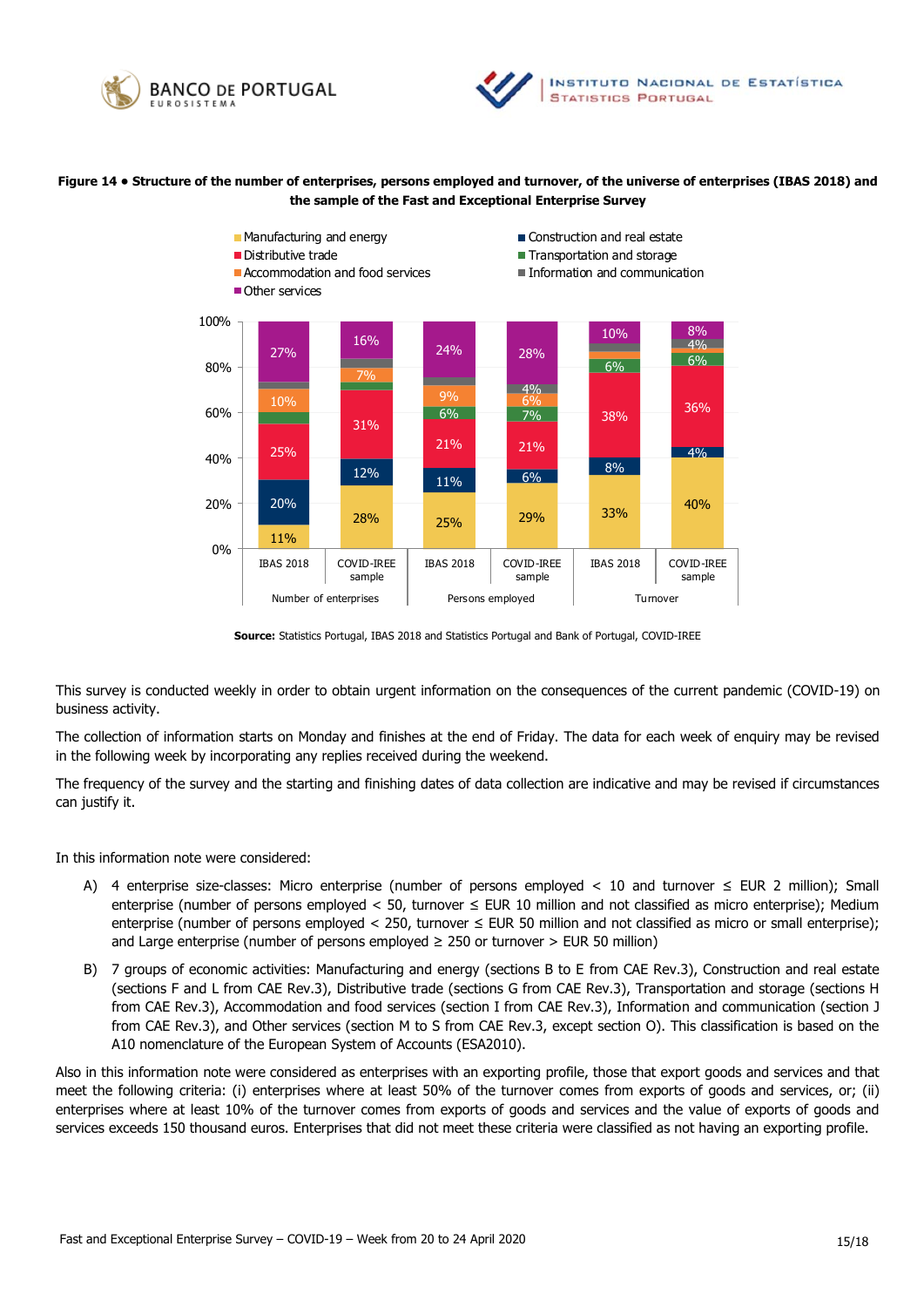



#### **Expected date for the next dissemination:**

5 May 2020

#### **Acronyms:**

| $\%$        | Percentage                                                   |
|-------------|--------------------------------------------------------------|
| CAE-Rev.3   | Portuguese Classification of Economic Activities, Revision 3 |
| COVID-19    | New coronavirus                                              |
| COVID-IREE  | Fast and Exceptional Enterprise Survey – COVID-19            |
| <b>IBAS</b> | Integrated Business Accounts System                          |

#### **Information to users:**

For issues related to the rounding of values, the totals, in value or percentage, may not correspond exactly to the sum of their parts.

#### **Return of information to respondents:**

Taking into account the results of COVID-IREE, customized Return of Information to Respondents (RIR) reports were prepared and sent to each of the responding enterprises, containing the enterprise's response to the survey and its framework regarding the economic activity in which the enterprise is classified and the total of the responding enterprises (as an example attached, referring to the return of the  $2^{nd}$  week, from 13 to 17 April 2020 – only in Portuguese).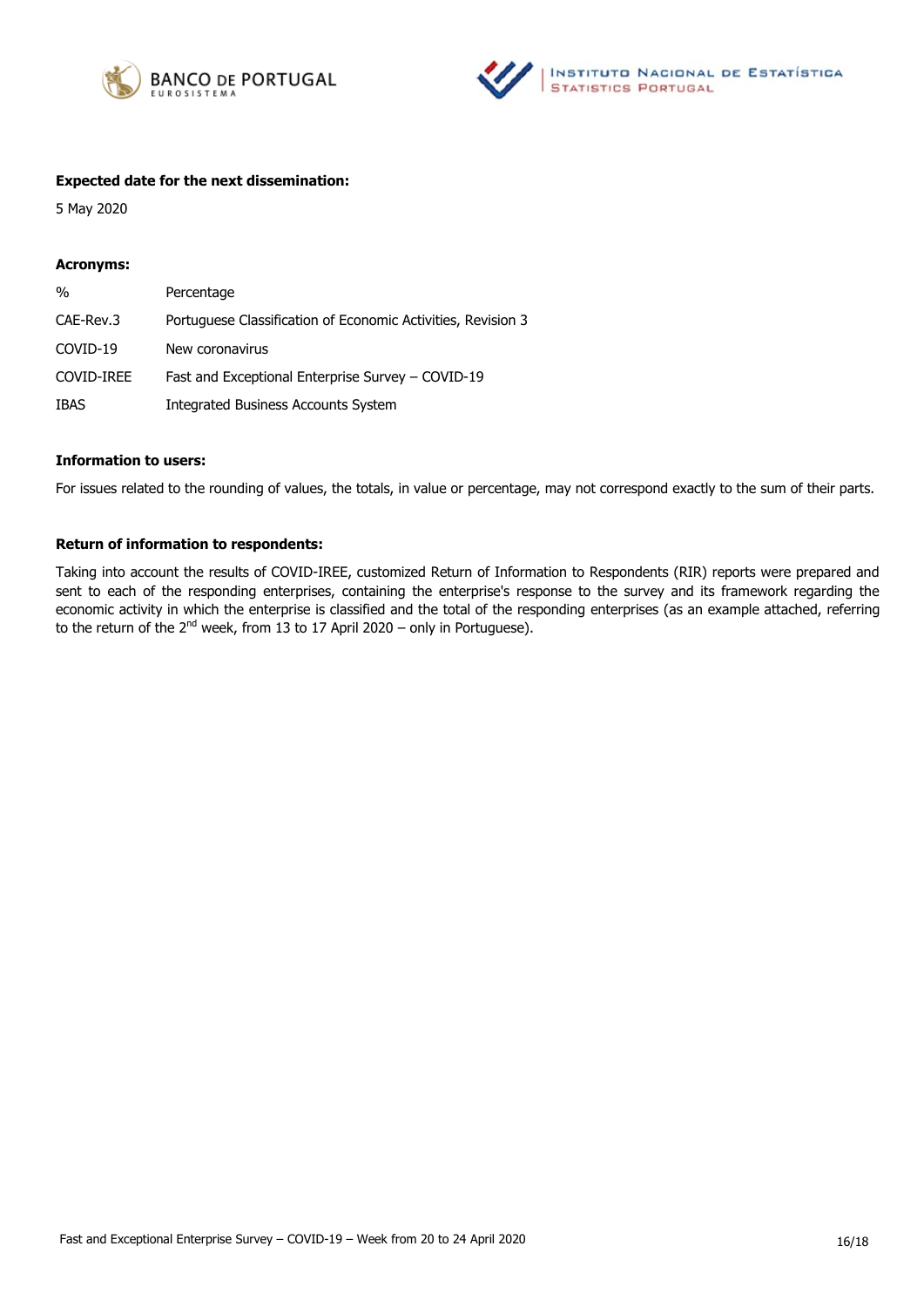



```
WESTITUTE NACIONAL DE ESTATÍS
```
## RETORNO DE INFORMAÇÃO AO RESPONDENTE COVID - IREE - Inquérito Rápido e Excecional às Empresas - COVID-19

# webing

#### COVID-19: acompanhamento do impacto da pandemia nas empresas - Semana de 13 a 17 de abril

Os resultados da 2ª semana de inquirição (semana de 13 a 17 de abril de 2020) confirmam os desenvolvimentos devido à pandemia identificados na semana anterior. A percentagem de empresas respondentes que referiram que a pandemia implicou uma diminuição no volume de negócios manteve-se elevada (80%, proporção igual à apurada na semana anterior). Essa redução foi superior a 50% numa grande parte das empresas respondentes (39%). Como fatores com muito impacto para a redução no volume de negócios, foram referidos mais frequentemente pelas empresas a ausência de encomendas/clientes e as restrições no contexto do estado de emergência. Uma nova questão do inquérito revela em que medida as empresas adaptaram a sua atividade em resultado da pandemia, sendo que quase 30% das empresas respondentes referiram a diversificação ou modificação da produção e 21% referiram a alteração ou reforço dos canais de distribuição.

Visite no portal do INE a página Especial INE COVID-19, com os dados estatísticos oficiais mais recentes em Portugal para acompanhamento do impacto social e económico da Pandemia.

Para saber mais, consulte o nosso Portal, AQUI